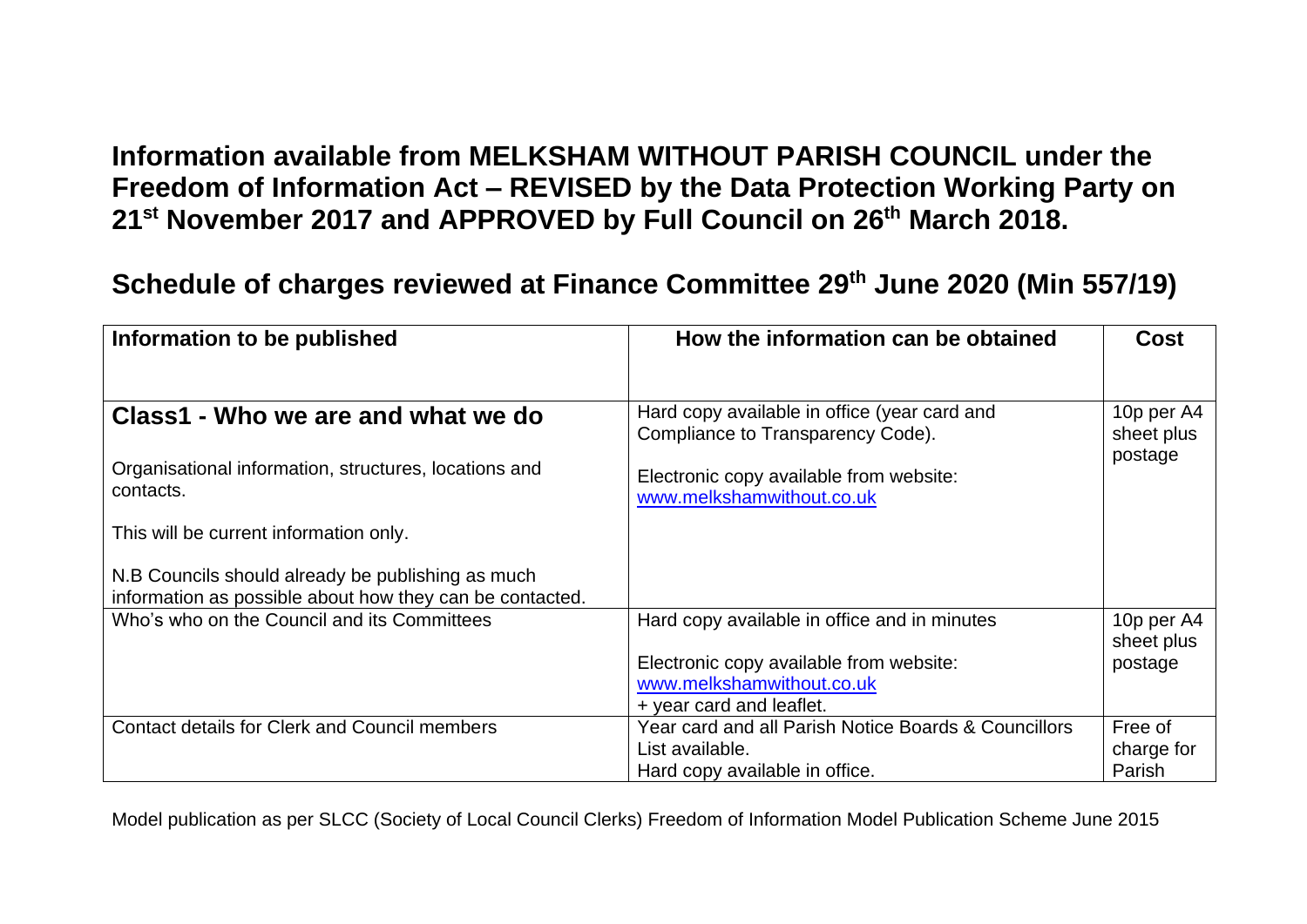|                                                                                                                                                                                                                                       | Electronic copy available from website:<br>www.melkshamwithout.co.uk                                                                                                                                                                                                                                                                                               | residents                                                                   |
|---------------------------------------------------------------------------------------------------------------------------------------------------------------------------------------------------------------------------------------|--------------------------------------------------------------------------------------------------------------------------------------------------------------------------------------------------------------------------------------------------------------------------------------------------------------------------------------------------------------------|-----------------------------------------------------------------------------|
| Location of main Council office and accessibility details                                                                                                                                                                             | www.melkshamwithout.co.uk<br>Contact address of office at end of these sheets. Stair<br>lift available or staff will make arrangements to see<br>disabled residents in Town Hall or on the ground floor.                                                                                                                                                           | 10p per A4<br>sheet plus<br>postage                                         |
| <b>Staffing structure</b>                                                                                                                                                                                                             | www.melkshamwithout.co.uk                                                                                                                                                                                                                                                                                                                                          |                                                                             |
| Class 2 – What we spend and how we<br>spend it<br>Financial information relating to projected and actual income<br>and expenditure, procurement, contracts and financial audit.                                                       | Information available in office. See contact address at<br>end of document. Copy of projected budget for<br>forthcoming financial year available after January 30 <sup>th</sup><br>and compliance to transparency code produced<br>annually.                                                                                                                       | Copy of<br>end of year<br>accounts<br>priced at<br>$£2.00$ plus<br>postage. |
| Annual return form and report by auditor                                                                                                                                                                                              | Displayed on Parish notice boards. Hard copy in office<br>and free to access on website<br>www.melkshamwithout.co.uk. And on social media<br>outlets                                                                                                                                                                                                               |                                                                             |
| Finalised budget - Clerk and Financial Assistant prepare<br>Council budget for next financial year and revise estimate for<br>spending for the current financial year. Copy of budget<br>available after council approval on January. | Hard copy available in office of Finance Committee<br>Minutes and copy of budget available after Council<br>approval on January 30 <sup>th</sup> . A press release is issued<br>and it is also put on social media. It is reissued in April<br>when council tax bills are issued to residents. It is also<br>available on the website<br>www.melkshamwithout.co.uk | 10p per A4<br>sheet plus<br>postage                                         |
| Precept - Parish Council notified                                                                                                                                                                                                     | Hard copies available in office, in minutes and on<br>www.melkshamwithout.co.uk                                                                                                                                                                                                                                                                                    | 10p per A4<br>sheet plus                                                    |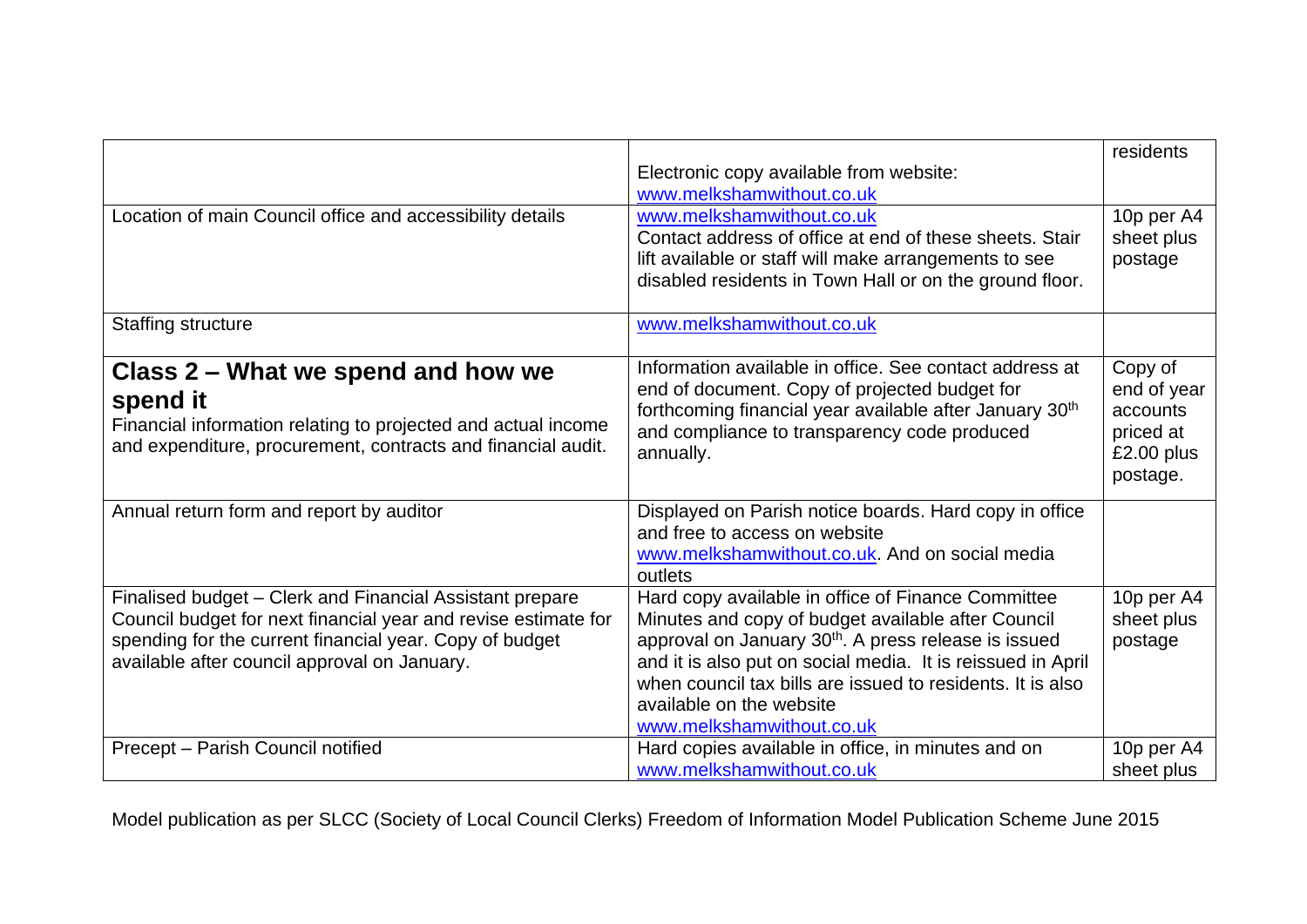|                                                           |                                                                                       | postage                  |
|-----------------------------------------------------------|---------------------------------------------------------------------------------------|--------------------------|
| <b>Borrowing Approval letter</b>                          | Not Applicable                                                                        |                          |
| Financial Regulations and standing orders - annually      | Hard copies available in office, in minutes and on                                    | 10p per A4               |
| reviewed at Finance Committee May meeting                 | website                                                                               | sheet plus               |
|                                                           | www.melkshamwithout.co.uk                                                             | postage                  |
| Grants given and received                                 | Closing date for grant applications 31st January.                                     | 10p per A4               |
|                                                           | Finance Committee March and decisions ratified at Full                                | sheet plus               |
|                                                           | Council meeting in April. Hard copy available in office,<br>in minutes and on website | postage                  |
|                                                           | www.melkshamwithout.co.uk                                                             |                          |
|                                                           | Press release is issued following presentation of                                     |                          |
|                                                           | cheques at Annual Parish Meeting.                                                     |                          |
| List of current contracts awarded and value of contract   | In minutes and compliance transparency code                                           | 10p per A4               |
|                                                           |                                                                                       | sheet plus               |
|                                                           |                                                                                       | postage                  |
| Members' allowances and expenses - reviewed at Budget     | In minutes and Budget. When setting allowances, the                                   | 10p per A4               |
| meeting in November.                                      | Council have regard to the recommendations of                                         | sheet plus               |
|                                                           | Wiltshire Council's Renumeration Panel as per the                                     | postage                  |
|                                                           | requirements of the Councillors Allowances                                            |                          |
|                                                           | Regulations 2003 and are advertised accordingly.                                      |                          |
|                                                           |                                                                                       |                          |
|                                                           |                                                                                       |                          |
| Class 3 – What our priorities are and how                 | Hard copies available in office, in minutes and on<br>website                         | 10p per A4<br>sheet plus |
| we are doing                                              | www.melkshamwithout.co.uk                                                             | postage                  |
| (Strategies and plans, performance indicators, audits,    |                                                                                       |                          |
| inspections and reviews)                                  |                                                                                       |                          |
|                                                           |                                                                                       |                          |
| Annual Report to Parish or Community meeting (current and | Hard copy booklet available in office, in minutes and on                              | 10p per A4               |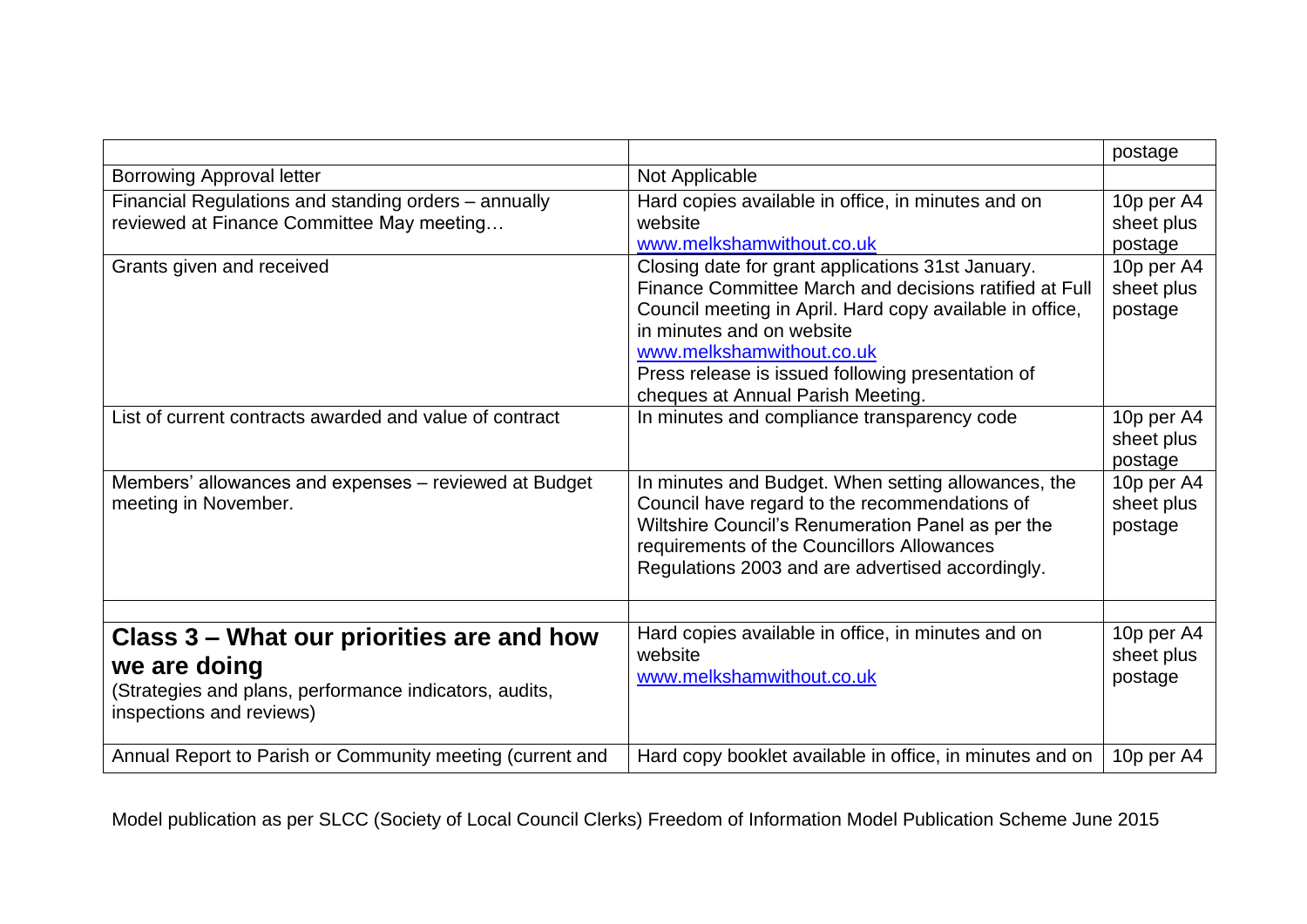| previous year as a minimum)                                       | website                                             | sheet plus |
|-------------------------------------------------------------------|-----------------------------------------------------|------------|
|                                                                   | www.melkshamwithout.co.uk                           | postage    |
| Class 4 – How we make decisions                                   | In office for members of the public to read Council |            |
| (Decision making processes and records of decisions)              | minutes. Also on the web at                         |            |
| Objectives set annually at Annual Council meeting in May.         | www.melkshamwithout.co.uk                           |            |
|                                                                   |                                                     |            |
| Current and previous Council year as a minimum                    |                                                     |            |
|                                                                   |                                                     |            |
|                                                                   |                                                     |            |
| Timetable of meetings - (Council, any committee/sub-              | Parish Notice boards. Year card.                    | 10p per A4 |
| committee meetings and Parish meetings.)                          | Hard copies available in office, and on website     | sheet plus |
| Diary card with dates available in June.                          | www.melkshamwithout.co.uk Details in quarterly      | postage    |
|                                                                   | newsletter published in Melksham Independent News   |            |
|                                                                   | (free paper delivered fortnightly)                  |            |
| Agendas of meetings (as above)                                    | Agendas available before Council meeting. Parish    | 10p per A4 |
|                                                                   | Notice boards.                                      | sheet plus |
|                                                                   | Hard copies available in office.                    | postage    |
|                                                                   | www.melkshamwithout.co.uk                           |            |
| Minutes of meetings (as above) - nb this will exclude information | Hard copies available in office, in minutes and on  | 10p per A4 |
| that is properly regarded as private to the meeting               | website                                             | sheet plus |
|                                                                   | www.melkshamwithout.co.uk                           | postage    |
| Reports presented to council meetings - nb this will exclude      | Hard copies available in office, in minutes and on  | 10p per A4 |
| information that is properly regarded as private to the meeting.  | website                                             | sheet plus |
|                                                                   | www.melkshamwithout.co.uk                           | postage    |
| Responses to consultation papers                                  | Hard copies available in office, in minutes and on  | 10p per A4 |
|                                                                   | website at                                          | sheet plus |
|                                                                   | www.melkshamwithout.co.uk and online for Wiltshire  | postage    |
|                                                                   | Council consultations through online consultation   |            |
|                                                                   | portal.                                             |            |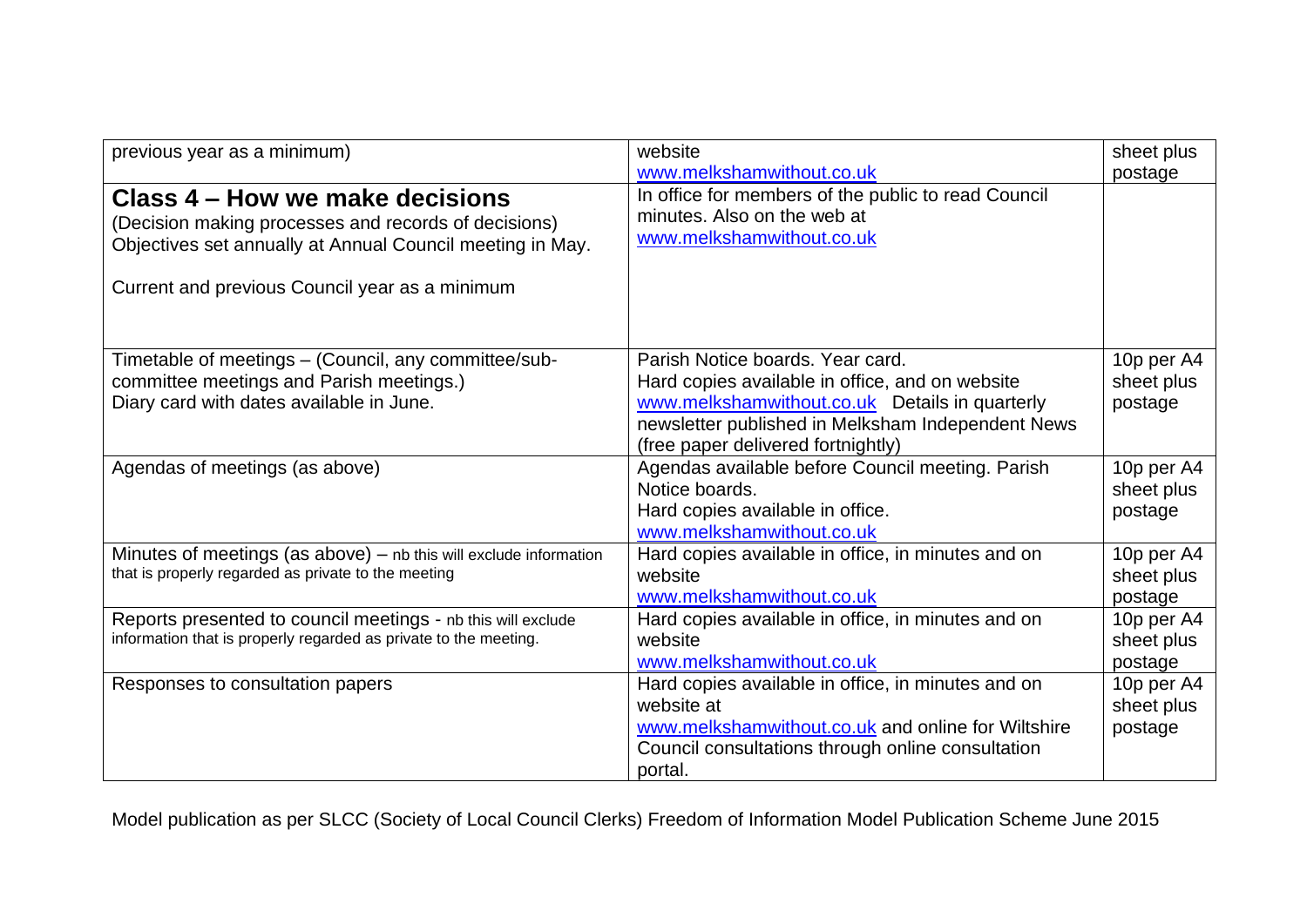| Responses to planning applications                                                                                                                                                                                                                                       | Hard copies available in office, in minutes and on<br>website<br>www.melkshamwithout.co.uk<br>Also available on Wiltshire Council Website<br>www.wiltshire.gov.uk under planning applications. | 10p per A4<br>sheet plus<br>postage |
|--------------------------------------------------------------------------------------------------------------------------------------------------------------------------------------------------------------------------------------------------------------------------|------------------------------------------------------------------------------------------------------------------------------------------------------------------------------------------------|-------------------------------------|
| Bye-laws                                                                                                                                                                                                                                                                 | Not applicable                                                                                                                                                                                 |                                     |
| Class 5 – Our policies and procedures<br>Current written protocols, policies and procedures for<br>delivering our services and responsibilities<br>Current information only                                                                                              | Hard copies available in office, in minutes and on<br>website www.melkshamwithout.co.uk                                                                                                        | 10p per A4<br>sheet plus<br>postage |
| Policies and procedures for the conduct of council business:<br>Procedural standing orders<br>Committee and sub-committee terms of reference<br>Delegated authority in respect of officers<br>Code of Conduct<br><b>Policy statements</b>                                | Hard copies available in office, in minutes and on<br>website www.melkshamwithout.co.uk                                                                                                        | 10p per A4<br>sheet plus<br>postage |
| Policies and procedures for the provision of services and<br>about the employment of staff:<br>Internal policies relating to the delivery of services<br>Equality and diversity policy<br>Health and safety policy<br>Recruitment policies (including current vacancies) | Hard copies available in office                                                                                                                                                                | 10p per A4<br>sheet plus<br>postage |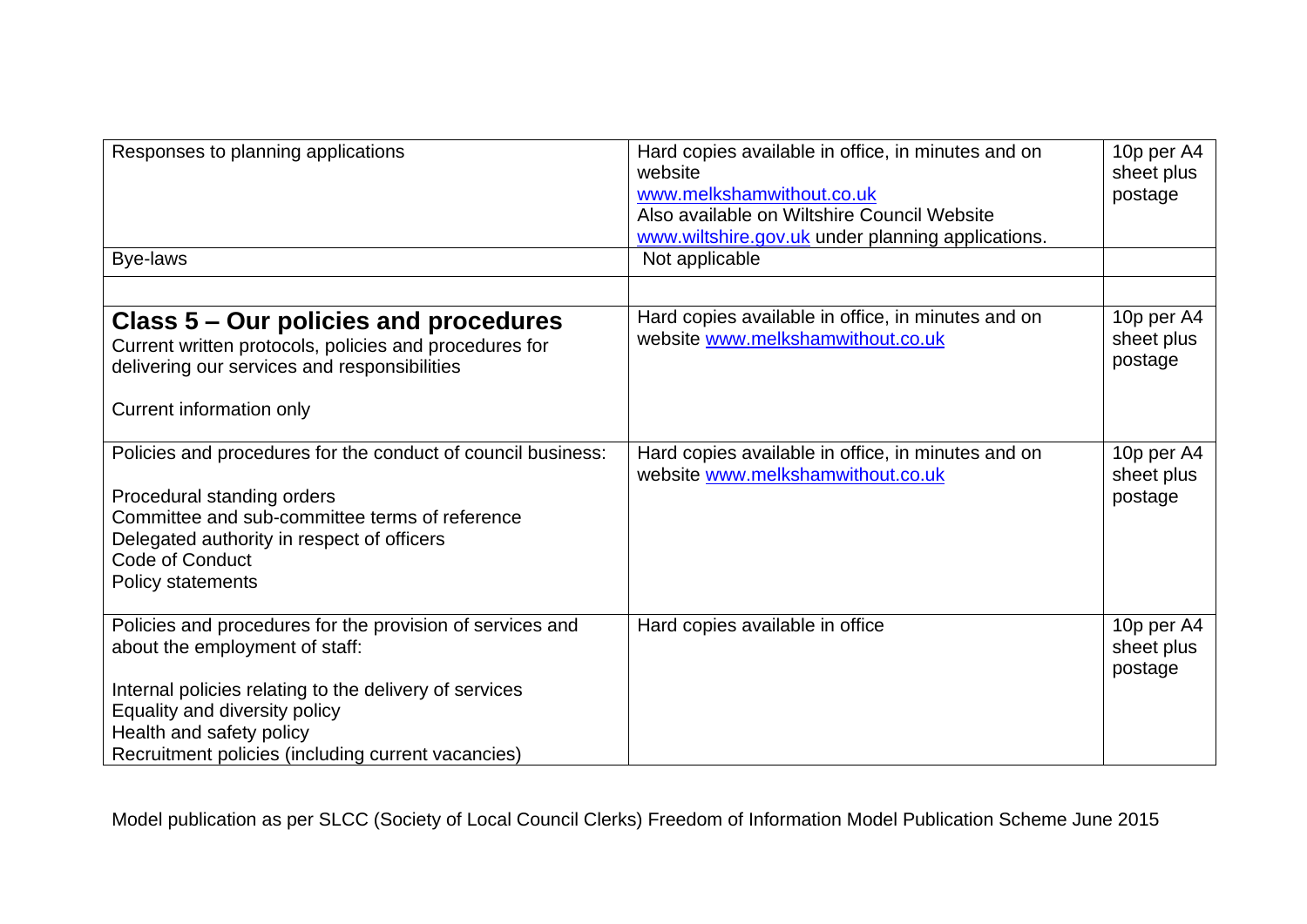| Policies and procedures for handling requests for information-<br>model scheme- copy available from Council office.                                                                                                     |                                                                                               |  |
|-------------------------------------------------------------------------------------------------------------------------------------------------------------------------------------------------------------------------|-----------------------------------------------------------------------------------------------|--|
| Complaints procedures (including those covering requests for<br>information and operating the publication scheme) Parish<br>Council follows recommended SLCC (Society of Local<br>Council Clerks) complaints procedure. | Copy available at Council Office and at<br>www.melkshamwithout.co.uk                          |  |
| Information security policy                                                                                                                                                                                             | None to date                                                                                  |  |
| Records management policies (records retention, destruction<br>and archive)                                                                                                                                             | <b>Follow SLCC Advice Note</b>                                                                |  |
| Data protection policies                                                                                                                                                                                                | None to date                                                                                  |  |
| Schedule of charges for the publication of information)                                                                                                                                                                 |                                                                                               |  |
|                                                                                                                                                                                                                         |                                                                                               |  |
| Class 6 – Lists and Registers                                                                                                                                                                                           | (hard copy or website; some information may only be<br>available by inspection)               |  |
| Currently maintained lists and registers only                                                                                                                                                                           |                                                                                               |  |
| Any publicly available register or list (if any are held this should be                                                                                                                                                 |                                                                                               |  |
| publicised; in most circumstances existing access provisions will suffice)                                                                                                                                              |                                                                                               |  |
| <b>Assets Register</b>                                                                                                                                                                                                  | Held in office and at www.melkshamwithout.co.uk                                               |  |
| Disclosure log (indicating the information that has been provided in<br>response to requests; recommended as good practice, but may not be<br>held by community councils)                                               |                                                                                               |  |
| Register of members' interests                                                                                                                                                                                          | Held in office and online at                                                                  |  |
|                                                                                                                                                                                                                         | www.melkshamwithout.co.uk with a link to the online<br>register on Wiltshire Council website. |  |
| Register of gifts and hospitality                                                                                                                                                                                       | Office                                                                                        |  |
|                                                                                                                                                                                                                         |                                                                                               |  |
| Class 7 – The services we offer                                                                                                                                                                                         | (hard copy or website; some information may only be                                           |  |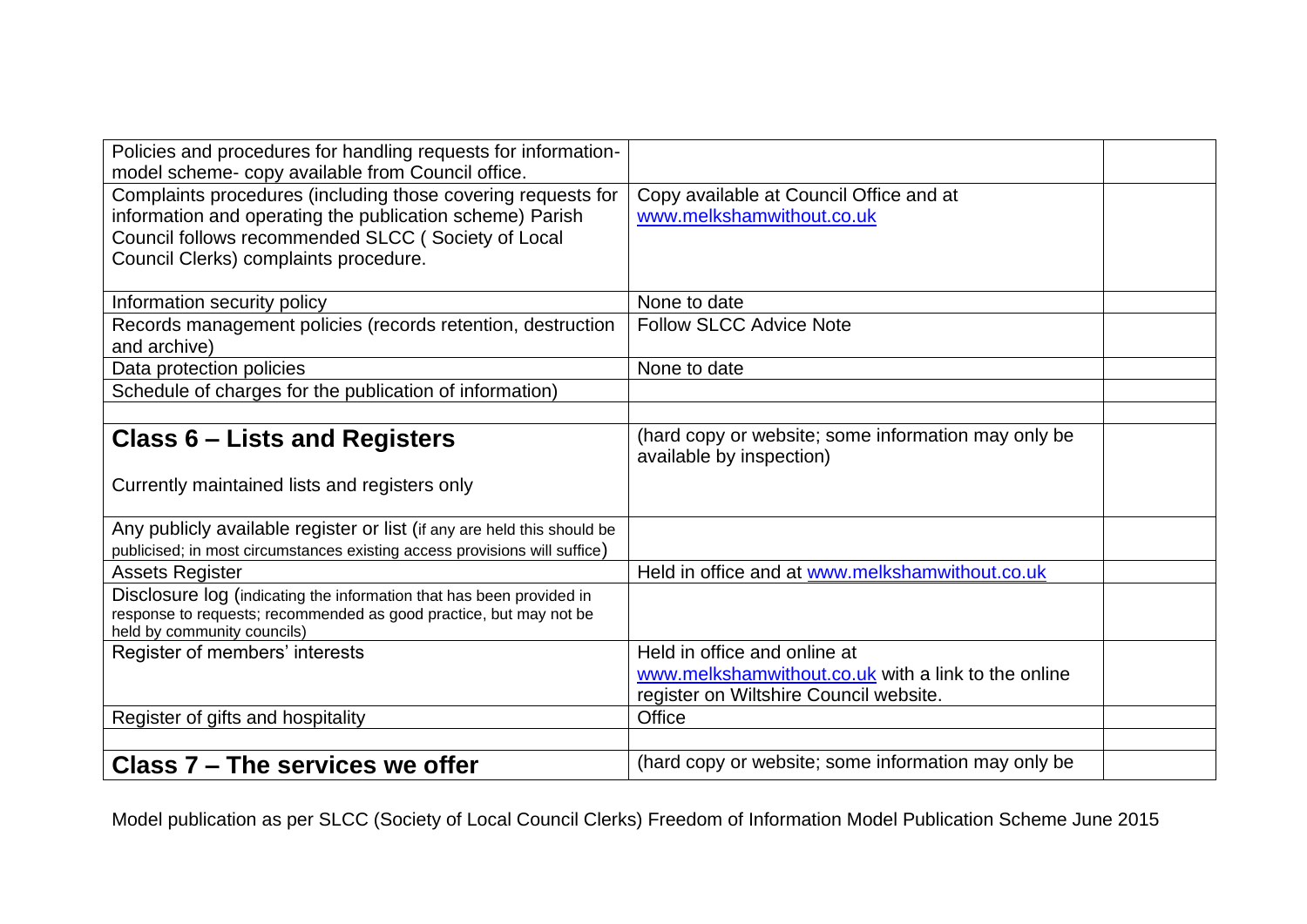| (Information about the services we offer, including leaflets,<br>guidance and newsletters produced for the public and<br>businesses) | available by inspection)<br>Office                  |  |
|--------------------------------------------------------------------------------------------------------------------------------------|-----------------------------------------------------|--|
| Current information only                                                                                                             |                                                     |  |
| Allotments                                                                                                                           | Hard copy available in office                       |  |
|                                                                                                                                      | Minutes on www.melkshamwithout.co.uk                |  |
| Burial grounds and closed churchyards                                                                                                | n/a                                                 |  |
| Community centres and village halls                                                                                                  | Minutes of committees published on Melksham Without |  |
|                                                                                                                                      | Parish Council website at www.melkshamwithout.co.uk |  |
| Parks, playing fields and recreational facilities                                                                                    | Hard copy available in office                       |  |
|                                                                                                                                      | Minutes on www.melkshamwithout.co.uk                |  |
| Seating, litter bins, clocks, memorials and lighting                                                                                 | <b>Office</b>                                       |  |
| <b>Bus shelters</b>                                                                                                                  | Office                                              |  |
| <b>Markets</b>                                                                                                                       | N/A                                                 |  |
| Public conveniences- Joint funding only for the Market Place<br>toilets (lead Council is Melksham Town)                              |                                                     |  |
| Agency agreements                                                                                                                    | n/a                                                 |  |
| A summary of services for which the council is entitled to<br>recover a fee, together with those fees (eg burial fees)               | Allotments & Bowerhill Sports Field & Pavilion      |  |
| <b>Additional Information</b>                                                                                                        |                                                     |  |
| This will provide Councils with the opportunity to publish                                                                           |                                                     |  |
| information that is not itemised in the lists above                                                                                  |                                                     |  |
|                                                                                                                                      |                                                     |  |
|                                                                                                                                      |                                                     |  |
|                                                                                                                                      |                                                     |  |